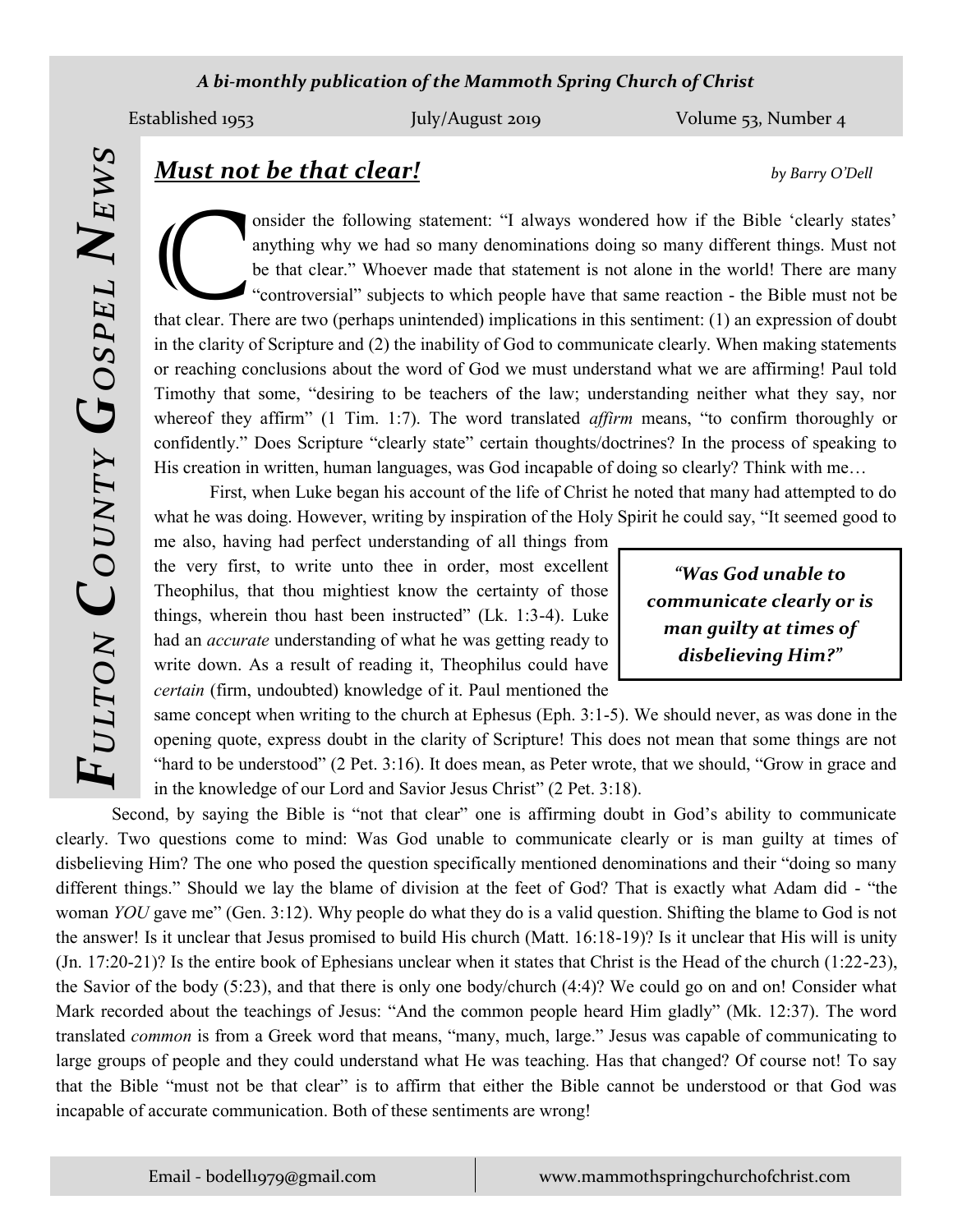His wrath in condemnation he Bible plainly declares the fact that we need to be saved from the terrible consequences of sin. We are dead in sin (Eph. 2:1), enemies of God in danger of His wrath in sin (Rom. 5:8-10), and marked out for condemnation because of sin (Jude 4). Since we cannot change the fact that we have sinned, the only hope we have is for God, the One against whom we sinned, to forgive us; and God be thanked that He offered us exactly that!

Why did God make it possible for a world full of sinful people to be saved? Certainly, it was because of His love. Passages like John 3:16 and Romans 5:8 beautifully point out this great fact. However, there is another marvelous quality God possesses that made salvation a reality: grace. Paul declared: "For by grace are ye saved through faith; and that not of yourselves: it is the gift of God: not of works, lest any man should

boast" (Eph. 2:8-9). Let's examine this important passage and consider how we are saved by grace.

First, notice that Paul said, "by grace are ye saved." To

understand the significance of this simple statement, we need to understand the meaning of the word "grace." It is associated with other concepts such as, good will, favor, and kindness, and from the recipient's point of view, it is thought of in terms of thanksgiving, joy, and pleasure. Perhaps the simplest and most familiar definition is "God's unmerited favor." God showed great favor to mankind because of the love He has for us. He chose not to leave us to the destruction we brought upon ourselves, but to offer us what only He could offer: a way out of bondage to sin and its condemnation. Did we deserve this? No. God valued us because of His own mercy and extended His grace to make our salvation possible. Paul elaborated on this aspect of what grace is by saying, that we were not saved by works, "lest any man should boast."

Second, Paul said, "by grace are ye saved through faith." God has extended His grace to everyone, as we can see from Titus 2:11: "For the grace of God that bringeth salvation hath appeared to all men." Since God shows no partiality (Acts 10:34), and the grace that brings salvation has appeared to all, would it not stand to reason that all would be saved? Yes, it would, **if** we were saved only by grace with nothing else considered. However, Jesus told us many different times that not everyone will be saved (Matt. 7:13-14, 21-23; 25:31-46). So, what is the other factor to consider in being saved by

God offers His grace to everyone, but not everyone will accept it. Paul said of being saved by grace that "it is the gift of God." Think about what is involved in giving a gift, other than the gift itself. First, there is the giving of the gift. The giver has something to give and he offers it to the recipient as a gift. Maybe he attached conditions to the gift, or maybe he didn't. Choosing the gift, when to give it, under what circumstances to give it, etc.; all of that was within the rights of the giver to decide. But even with all that planning, the gift still must be accepted by the recipient. He may choose not to take the gift; he may choose not to

> meet any conditions that might have been attached to it. We might think of various ways the gift might be offered but not ever given. Salvation by grace works in a

similar way.

grace? It is faith.

Receiving that gift requires faith. God calls upon us to believe what He has said about salvation, trust that He can and will give it, and meet the conditions of obedience He has required of us. All of this together describes faith. What is interesting is that our ability to develop and demonstrate faith is also connected to God's grace. Faith comes by hearing the word of God (Rom. 10:17); yet Paul refers to that message of salvation as "the gospel of the grace of God" (Acts 20:24), and "the word of His grace" (Acts 20:32). The brethren of Achaia are called, "those who had believed through grace" (Acts 18:27). God's grace provides all we need for salvation, but we must have faith to accept what God's grace provides.

Understanding that we are saved by grace through faith helps us to continue to live in a way that glorifies God. We take no credit for our own salvation. We are not discouraged by the shortcomings we have despite our best efforts, and we remain humble, thankful, and at peace in our lives no matter what challenges we face.

*"He chose not to leave us to the destruction we brought upon ourselves"*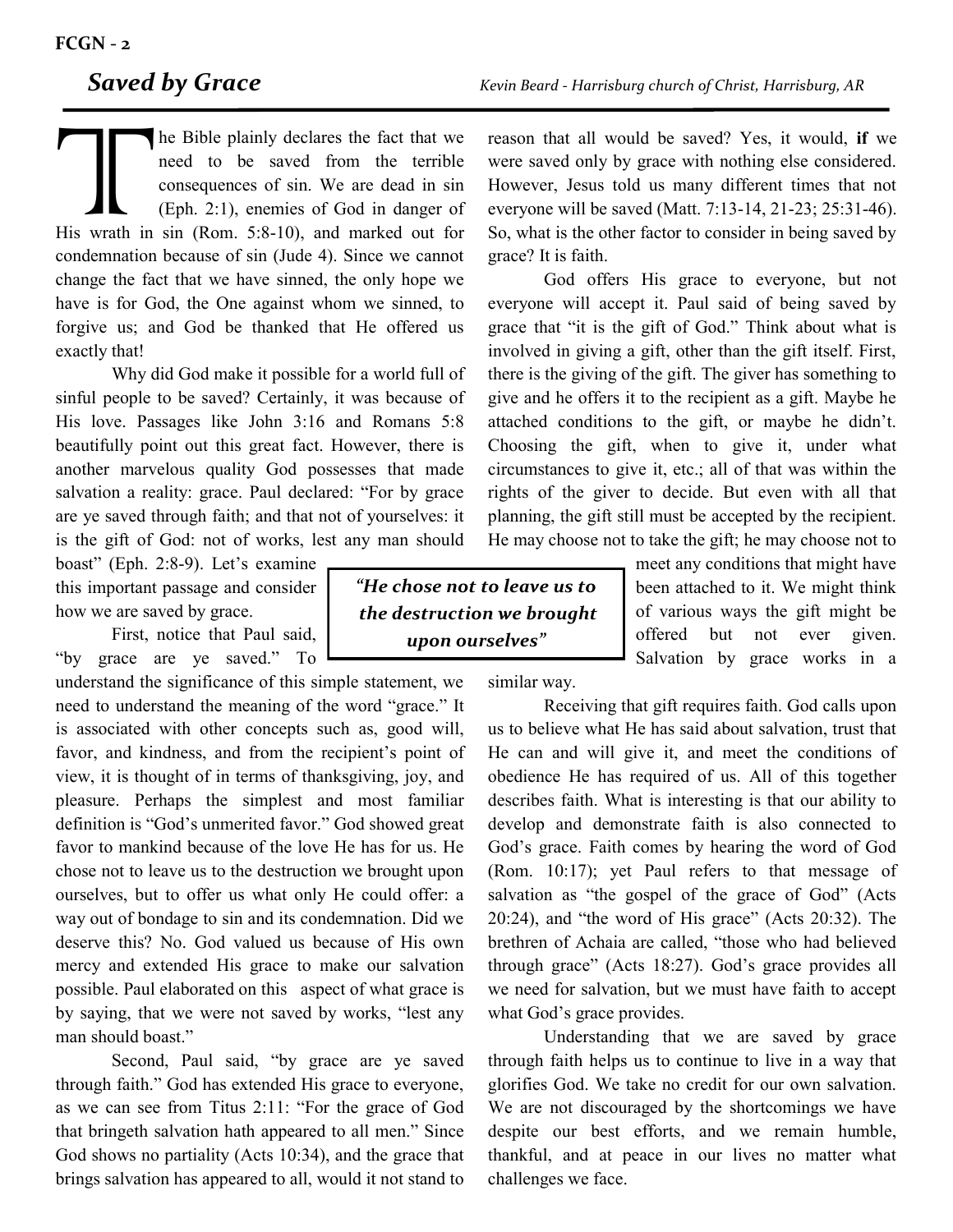*Saved by Faith Aaron Dodson - Washington Ave. church of Christ, Jonesboro, AR*

There are many religiously minded people<br>who think that it is a heresy to believe and<br>teach that obedience precedes salvation.<br>They argue that a theology which teaches<br>that obedience is essential to salvation is one which<br> here are many religiously minded people who think that it is a heresy to believe and teach that obedience precedes salvation. They argue that a theology which teaches that obedience is essential to salvation is one which perhaps a overreaction to teachings on the opposite end i.e., salvation *by* man-made works. There are some who teach something like: "*if you follow all the rules and do what you're supposed to do, you are going to heaven; because obedience is most important*." Their opponents point out correctly that no one is sinlessly perfect (Rom. 3:9, 23) and that all are in need of forgiveness and salvation. **Truly, any doctrine that teaches or implies that mankind is able to save himself by living sinlessly is obviously false.**

In an attempt to avoid this false doctrine many have established an equally false doctrine. This second

group teaches that obedience is not essential to salvation. They say and write things like: "*There is nothing you must do to be saved*." **First of all**, if there is nothing that one must

do in order to be saved, why would not everyone be saved? Doesn't God want all to be saved (1 Tim. 2:4)? Someone might respond, "well, because everyone does not believe." Isn't this a contradiction though? Wouldn't it be a contradiction to say that there is nothing one must do to be saved and in the very next breath preach that one must believe in order to be saved? Isn't telling someone to "believe" telling them to do something? In fact, Jesus said that believing is a "work" (John 6:29). Further, the contradictions continue, when many go on to say that to be saved one must "ask Jesus into their heart", or "accept Him as their Lord and Savior," or say the "sinner's prayer." Are not the words "*ask*," "*accept*," and "*say*," verbs? Doesn't a person have to *do* something in order to accomplish these tasks? These contradictions are mentioned not to hurt the character or sincerity of anyone, but to expose error. **The contradictory teaching that says "***you must do nothing***" but also says "***you must do this or that***" has to be abandoned because it isn't from Scripture nor is it logical.** There is God's truth which is neither "*no obedience is necessary to be saved*" nor is it "*salvation* 

*"Faith is the means through which the gift of eternal life is received."*

*is by obedience only without the sacrifice of Jesus*"

Stated plainly: *"Without faith it is impossible to please Him: for he that cometh to God must believe that He is and that He is a rewarder of them that diligently seek Him"* (Heb. 11:6). What will it look like if I diligently seek Him? Hebrews 11 says it is when I (a) hear God's word (b) trust it and (c) obey it. Truly, we are saved upon the **condition of faith**: "*For by grace you have been saved through faith*" (Ephesians 2:8). Faith is the means through which the gift of eternal life is received. Paul explained to the churches of Galatia, "*For ye are all the children of God by faith in Christ Jesus*" (Gal. 3:26). Is that it? "Faith alone?" No! He explains what their faith did, "*for as many of you as have been baptized into Christ have put on Christ*" (Gal. 3:27). Why did they do that? Was it because they were trying to "*work their way to heaven*?" Was it because "*they meant well, but misunderstood the Gospel?*" **No,** 

> **it's because that's exactly what Jesus Christ said all people who live on this side of His cross are to do if they want to be saved.** "*Go ye into all the world and preach the*

*gospel to every creature. He that believeth and is baptized shall be saved; but he that believeth not shall be damned*" (Mk. 16:15-16). **Paul preached the same exact message that Jesus preached**. Since all spiritual blessings are "*in Christ*" (Eph. 1:3) and God, Christ, and Paul say the way to get into Christ is by faith and baptism, why would a person today not do that? **Nowhere does the New Testament say that salvation is by "grace only", or "faith only," or "faith and confession only," or "baptism only."** We must take it all together. **How am I diligently seeking God? How is my faith pleasing Him if I do not do exactly what He said to do, nothing more and nothing less?** 

*Don't forget - Copies are available of our FCGN Disc. It includes all available editions from 1953 to 2018. They are \$10 each and all funds go to the printing and mailing expenses of the paper.*